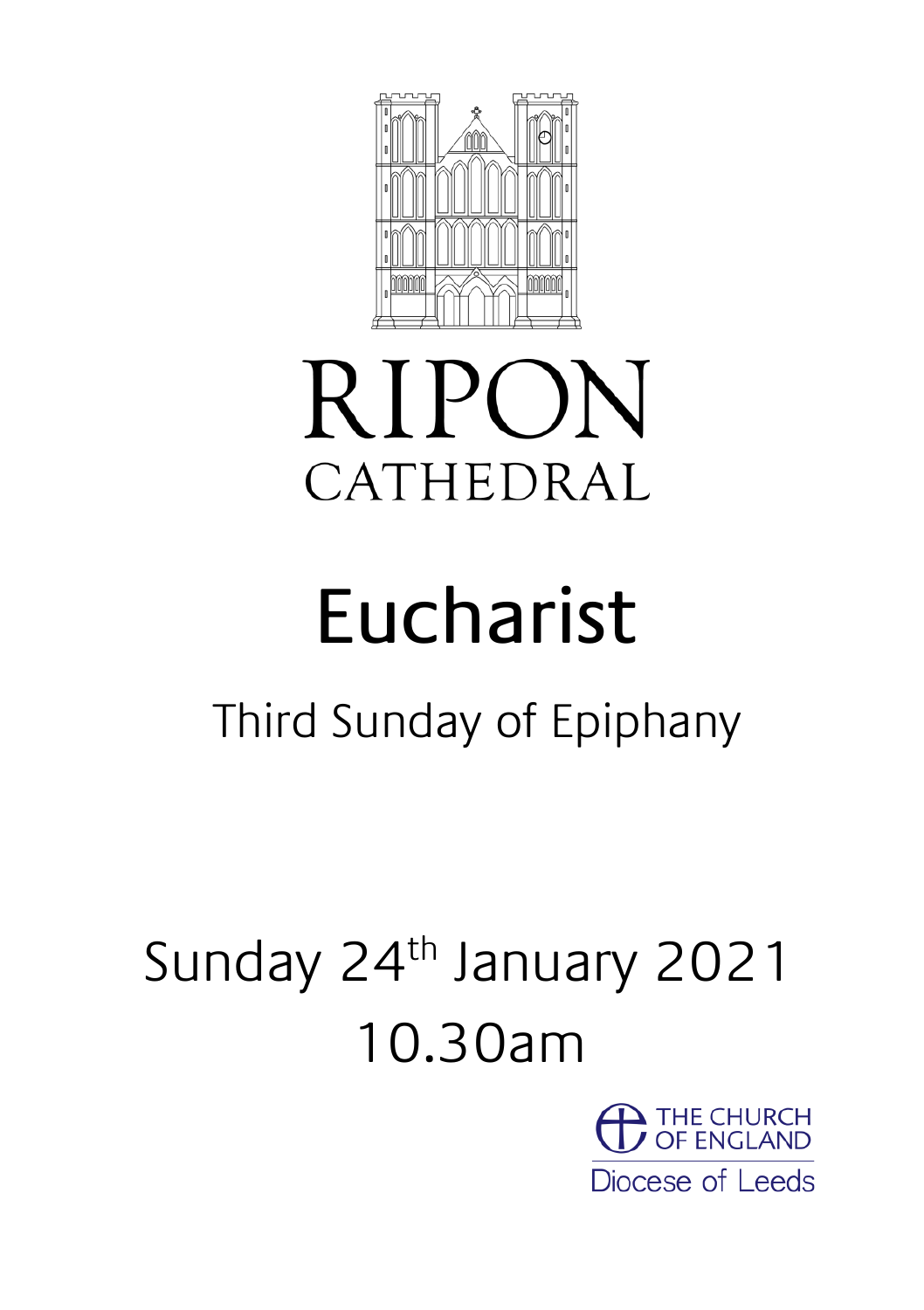#### **Welcome to the Cathedral**

Welcome to Ripon Cathedral for this online act of worship. Christian worship has taken place at Ripon Cathedral since St Wilfrid founded the Cathedral in 672 AD. The Cathedral Crypt, is the oldest part of any English Cathedral and regular prayer has taken place there for almost 1350 years.

Built on the firm foundation of that heritage, the Cathedral today continues to proclaim the Christian faith, with daily prayer and active service in Jesus' name.

If you would like to find out more about how the Cathedral community is seeking to grow God's Kingdom in this 21<sup>st</sup> century, please visit our website. Regular updates of all that we are involved in and our worship are posted on our Facebook page and we tweet regularly using "@riponcathedral".

Common Worship: Services and Prayers for the Church of England, material from which is included in this service, is copyright © The Archbishops' Council. All hymns covered by the Christian Copyright Licensing have been reproduced under CCL Licence no 97098.

#### **Welcome to this Service**

We welcome you to this act of worship which takes place in the season of Epiphany. The word 'Epiphany' is Greek for 'manifestation, showing forth, revealing'. In this season we remember Jesus being shown to wise men from the East who symbolise all the nations of the earth worshipping our Incarnate God and offering rich and rare gifts – gold for a king; incense for God; myrrh for one who will suffer and die. Our Epiphany prayer is that at the name of Jesus every knee shall bow and every tongue confess he is Lord. The Baptism and Jesus' first miracle at the Wedding in Cana are celebrated in this season – 'Epiphanies' which reveal Jesus' true nature. We pray that our lives in this Cathedral Community may reveal him in all we say and do.

As we worship God today church we pray that we may all encounter God and be filled with God's life and love, and that we may reach out to include others in sharing our joy.

The President is the Very Rev'd John Dobson, Dean of Ripon. The Preacher is the Rev'd Canon Barry Pyke Canon for Education

and Rural Engagement.

The flower displays are kindly provided by the Ripon Cathedral flower guild.

#### **Giving to support the work of the Cathedral**

If you would like to support the mission and ministry of the Cathedral financially, please use these details.

| <b>Account Name:</b> | Ripon Cathedral PCC Fund |                        |          |
|----------------------|--------------------------|------------------------|----------|
| Sort Code            | 05 07 17                 | <b>Account Number:</b> | 35697334 |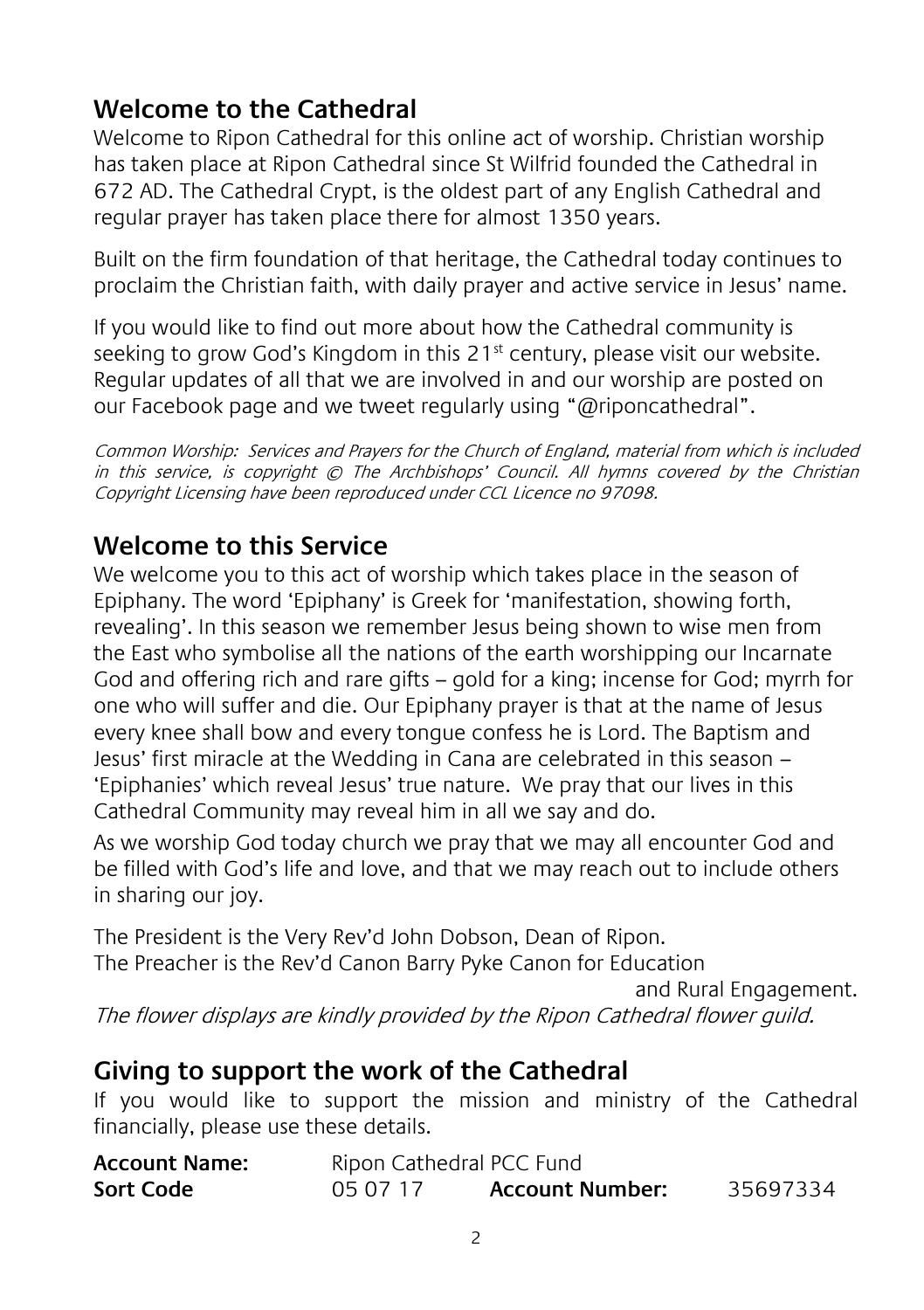# **The Gathering**

As the ministers enter, you are invited to meditate on these words as the organist improvises on the tune.

#### **Processional Hymn**

Hail to the Lord's anointed! Great David's greater Son; hail, in the time appointed, his reign on earth begun! He comes to break oppression, to set the captive free; to take away transgression, and rule in equity.

Kings shall fall down before him, and gold and incense bring; all nations shall adore him, his praise all people sing; to him shall prayer unceasing and daily vows ascend; his kingdom still increasing, a kingdom without end.

NEH 55 Words: James Montgomery (1771-1854) Music: CRUGER William Henry Monk (1823-1889) from a chorale by Johann Cruger (1598-1662)

#### **The Greeting**

| President<br>All | In the name of the Father,<br>and of the Son,<br>and of the Holy Spirit.<br>Amen.                         |
|------------------|-----------------------------------------------------------------------------------------------------------|
| President<br>All | Grace, mercy and peace from God our Father<br>and the Lord Jesus Christ be with you<br>and also with you. |
|                  |                                                                                                           |

Words of welcome and introduction to the service.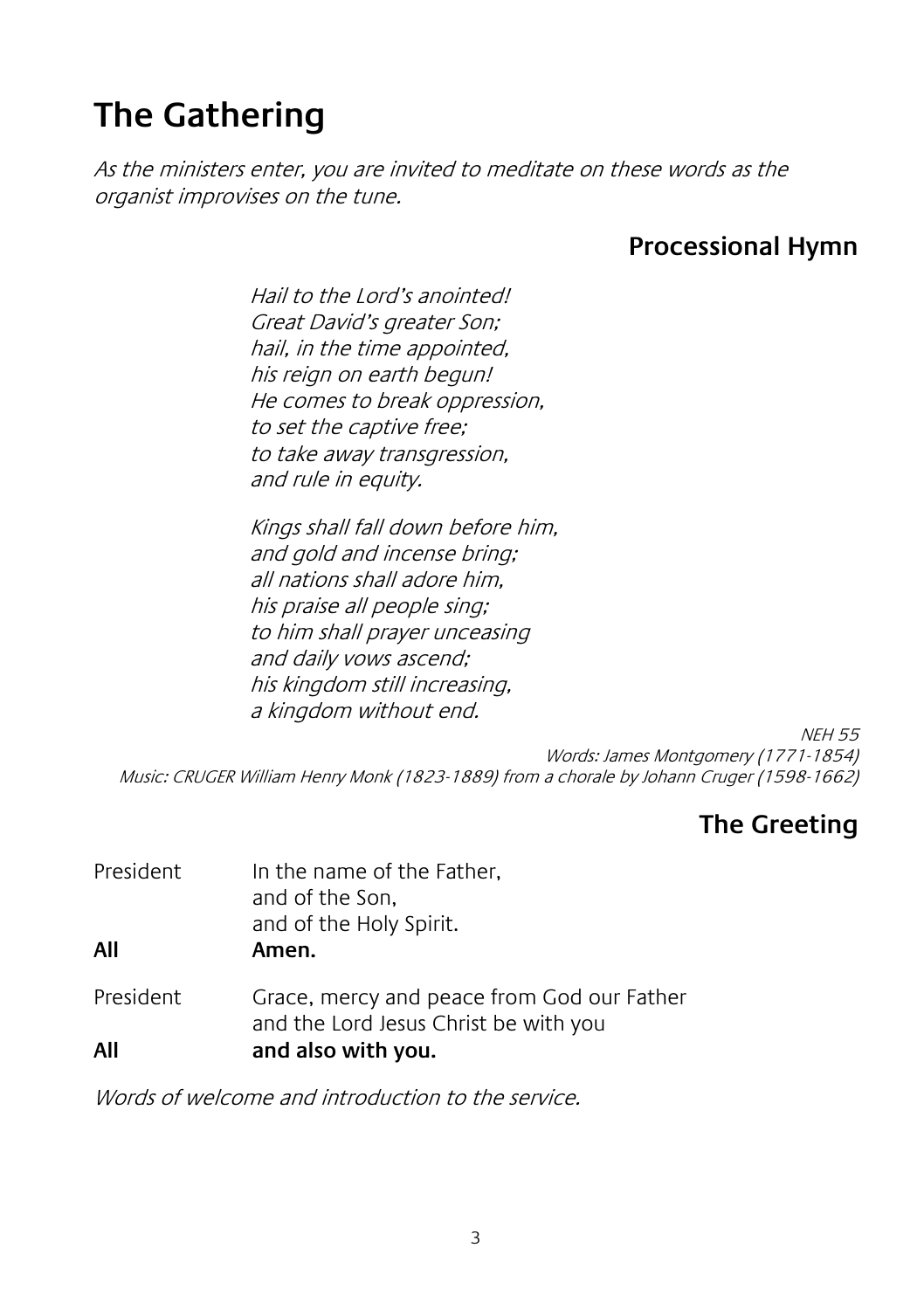## **Prayer of Preparation**

| All              | Almighty God, to whom all hearts are open,<br>all desires known, and from whom no secrets are hidden;<br>cleanse the thoughts of our hearts<br>by the inspiration of your Holy Spirit,<br>that we may perfectly love you,<br>and worthily magnify your holy name;<br>through Christ our Lord. Amen. |
|------------------|-----------------------------------------------------------------------------------------------------------------------------------------------------------------------------------------------------------------------------------------------------------------------------------------------------|
|                  | <b>Prayer of Penitence</b>                                                                                                                                                                                                                                                                          |
| President        | The grace of God has dawned upon the world<br>through our Saviour Jesus Christ,<br>who sacrificed himself for us to purify a people as his own.<br>Let us confess our sins.<br>cf Titus 2.11-14                                                                                                     |
| President<br>All | Lord Jesus, illuminate the darkness in our hearts:<br>Lord, have mercy.<br>Lord, have mercy.                                                                                                                                                                                                        |
| President<br>All | Lord Jesus, open our eyes to your saving love:<br>Christ, have mercy.<br>Christ, have mercy.                                                                                                                                                                                                        |
| President<br>All | Lord Jesus, unstop our ears to hear your living word:<br>Lord, have mercy.<br>Lord, have mercy.                                                                                                                                                                                                     |
|                  | <b>The Absolution</b>                                                                                                                                                                                                                                                                               |
| President<br>All | Almighty God,<br>who forgives all who truly repent,<br>have mercy upon you,<br>pardon and deliver you from all your sins,<br>confirm and strengthen you in all goodness,<br>and keep you in life eternal;<br>through Jesus Christ our Lord.<br>Amen.                                                |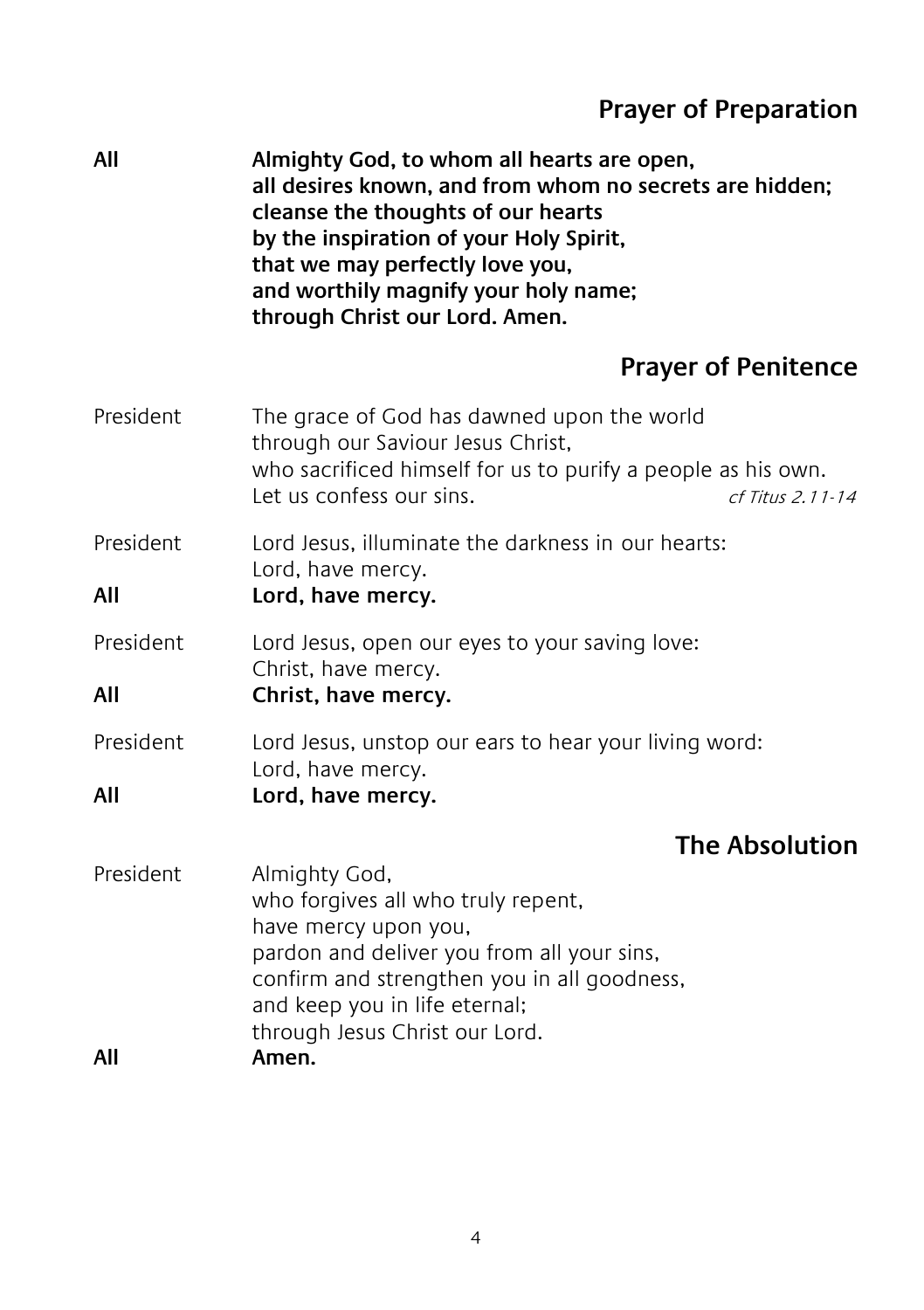#### **Gloria**

**Glory to God in the highest, and peace to his people on earth. Lord God, heavenly King, almighty God and Father, we worship you, we give you thanks, we praise you for your glory.**

**Lord Jesus Christ, only Son of the Father, Lord God, Lamb of God, you take away the sin of the world: have mercy on us; you are seated at the right hand of the Father: receive our prayer.**

**For you alone are the Holy One, you alone are the Lord, you alone are the Most High, Jesus Christ, with the Holy Spirit, in the glory of God the Father. Amen.**

#### **The Collect**

President Almighty God, in Christ you make all things new: transform the poverty of our nature by the riches of your grace, and in the renewal of our lives make known your heavenly glory; through Jesus Christ your Son our Lord, who is alive and reigns with you, in the unity of the Holy Spirit, one God, now and for ever. **All Amen.**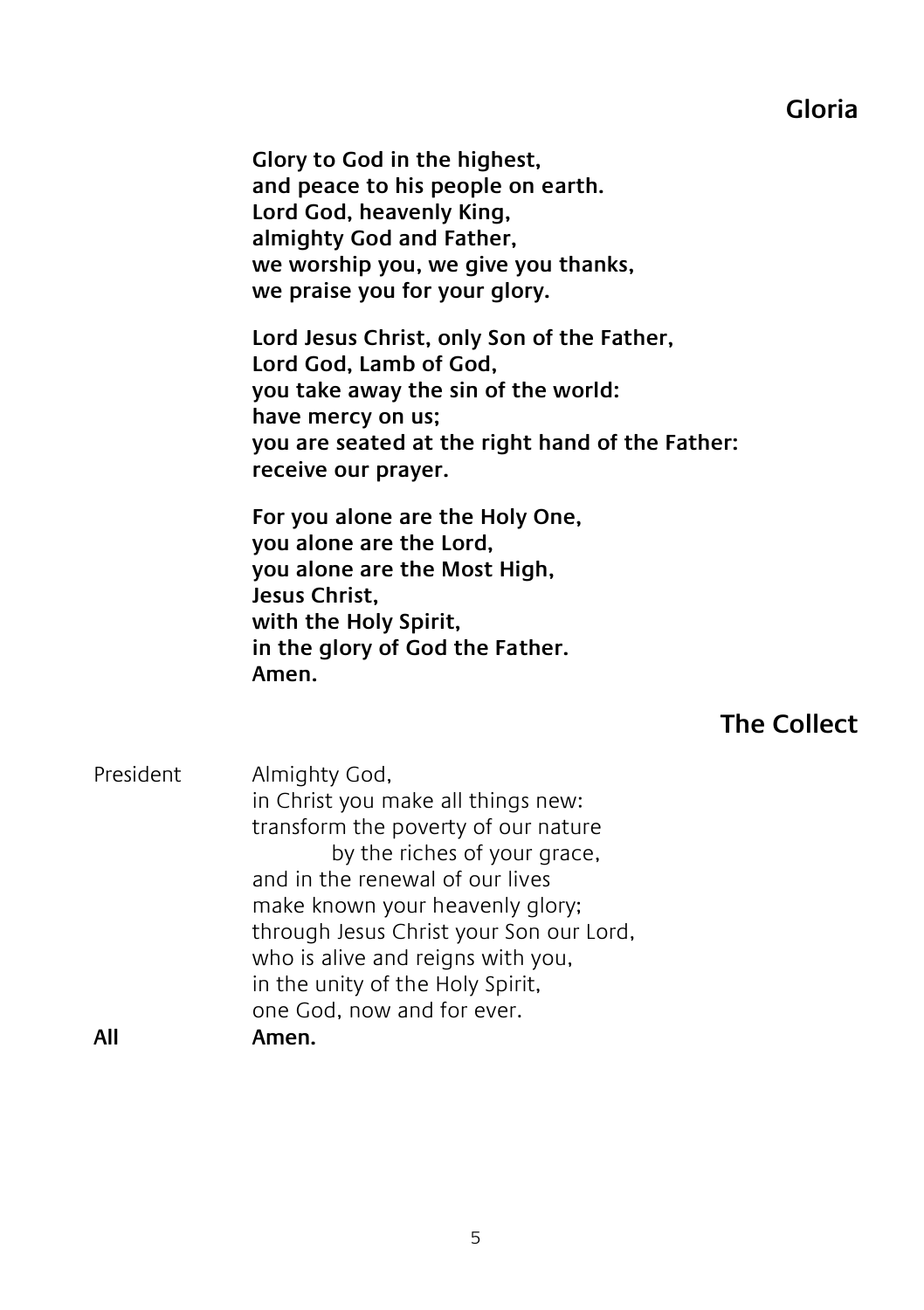# **The Liturgy of the Word**

#### **New Testament Reading**

A reading from the book of Revelation.

I heard what seemed to be the voice of a great multitude, like the sound of many waters and like the sound of mighty thunder-peals, crying out, 'Hallelujah! For the Lord our God the Almighty reigns. Let us rejoice and exult and give him the glory, for the marriage of the Lamb has come, and his bride has made herself ready; to her it has been granted to be clothed with fine linen, bright and pure' – for the fine linen is the righteous deeds of the saints. And the angel said to me, 'Write this: Blessed are those who are invited to the marriage supper of the Lamb.' And he said to me, 'These are true words of God.' Then I fell down at his feet to worship him, but he said to me, 'You must not do that! I am a fellow-servant with you and your comrades who hold the testimony of Jesus. Worship God! For the testimony of Jesus is the spirit of prophecy.'

(Revelation 19.6–10)

This is the word of the Lord. All **Thanks be to God.**

An organ fanfare heralds the Gospel.

#### **The Gospel**

Gospel Reader Hear the gospel of our Lord Jesus Christ according to John. **All Glory to you, O Lord.**

There was a wedding in Cana of Galilee, and the mother of Jesus was there. Jesus and his disciples had also been invited to the wedding. When the wine gave out, the mother of Jesus said to him, 'They have no wine.' And Jesus said to her, 'Woman, what concern is that to you and to me? My hour has not yet come.' His mother said to the servants, 'Do whatever he tells you.' Now standing there were six stone water-jars for the Jewish rites of purification, each holding twenty or thirty gallons. Jesus said to them, 'Fill the jars with water.' And they filled them up to the brim. He said to them, 'Now draw some out, and take it to the chief steward.' So they took it. When the steward tasted the water that had become wine, and did not know where it came from (though the servants who had drawn the water knew), the steward called the bridegroom and said to him, 'Everyone serves the good wine first, and then the inferior wine after the guests have become drunk. But you have kept the good wine until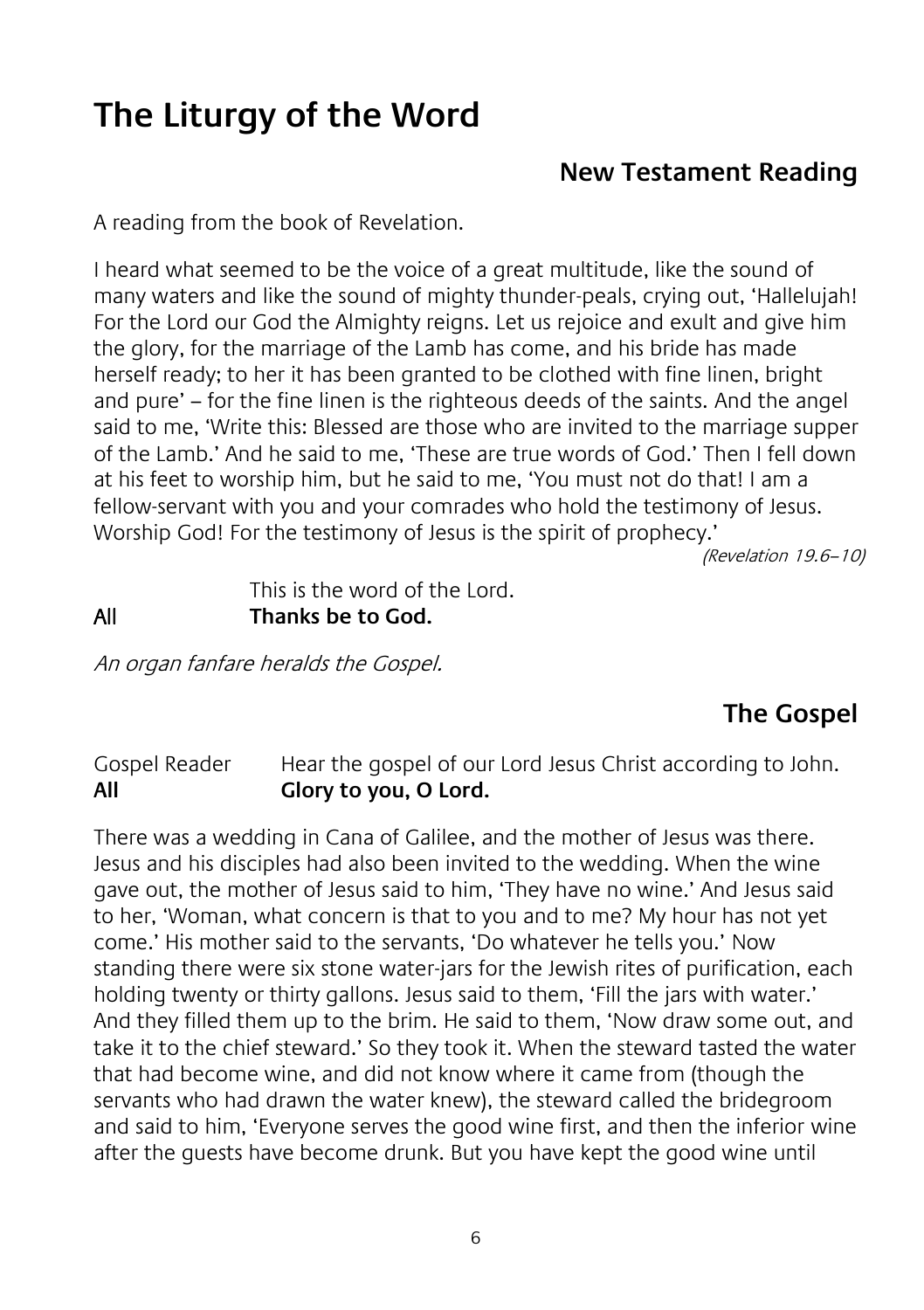now.' Jesus did this, the first of his signs, in Cana of Galilee, and revealed his glory; and his disciples believed in him.

(John 2.1-11)

This is the Gospel of the Lord. **All Praise to you, O Christ**.

A short organ fanfare is played.

**Sermon**

A short silence is kept after the sermon.

#### **Affirmation of faith**

| President        | Let us affirm, our common faith in Jesus Christ.                                                                                        |
|------------------|-----------------------------------------------------------------------------------------------------------------------------------------|
| All              | Do you believe and trust in God the Father,<br>source of all being and life, the one for whom we exist?<br>We believe and trust in him. |
| President        | Do you believe and trust in God the Son,<br>who took our human nature, died for us and rose again?                                      |
| All              | We believe and trust in him.                                                                                                            |
| President        | Do you believe and trust in God the Holy Spirit,<br>who gives life to the people of God<br>and makes Christ known in the world?         |
| All              | We believe and trust in him.                                                                                                            |
| President<br>All | This is the faith of the Church.<br>This is our faith.<br>We believe and trust in one God,<br>Father. Son and Holy Spirit.              |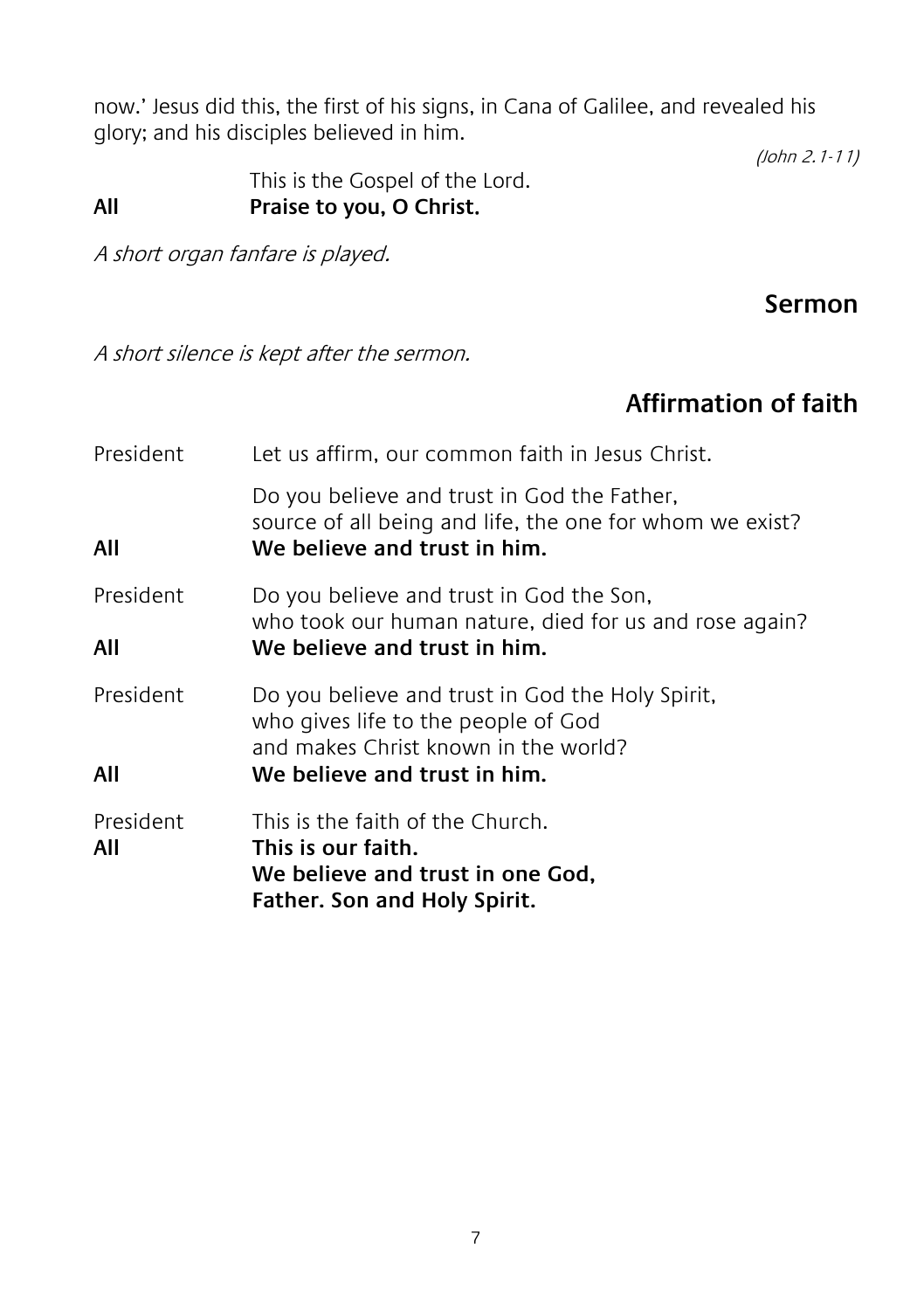#### **Intercessions**

| President          | Let us pray for the coming of God's kingdom.                                                                                                                                                                                                             |
|--------------------|----------------------------------------------------------------------------------------------------------------------------------------------------------------------------------------------------------------------------------------------------------|
| Intercessor<br>All | You sent your Son to bring good news to the poor,<br>sight to the blind,<br>freedom to the captives<br>and salvation to your people:<br>anoint us with your Spirit;<br>rouse us to work in his name.<br>Father, by your Spirit<br>bring in your kingdom. |
| Intercessor<br>All | Send us to bring help to the poor<br>and freedom to the oppressed.<br>Father, by your Spirit<br>bring in your kingdom.                                                                                                                                   |
| Intercessor<br>All | Send us to tell the world<br>the good news of your healing love.<br>Father, by your Spirit<br>bring in your kingdom.                                                                                                                                     |
| Intercessor<br>All | Send us to those who mourn,<br>to bring joy and gladness instead of grief.<br>Father, by your Spirit<br>bring in your kingdom.                                                                                                                           |
| Intercessor<br>All | Send us to proclaim that the time is here<br>for you to save your people.<br>Father, by your Spirit<br>bring in your kingdom.                                                                                                                            |
| Intercessor<br>All | Father, use us, unworthy as we are,<br>to bring in your kingdom of mercy, justice, love and peace.<br>Empower us by your Spirit and unite us in your Son,<br>that all our joy and delight may be to serve you,<br>now and for ever.<br>Amen.             |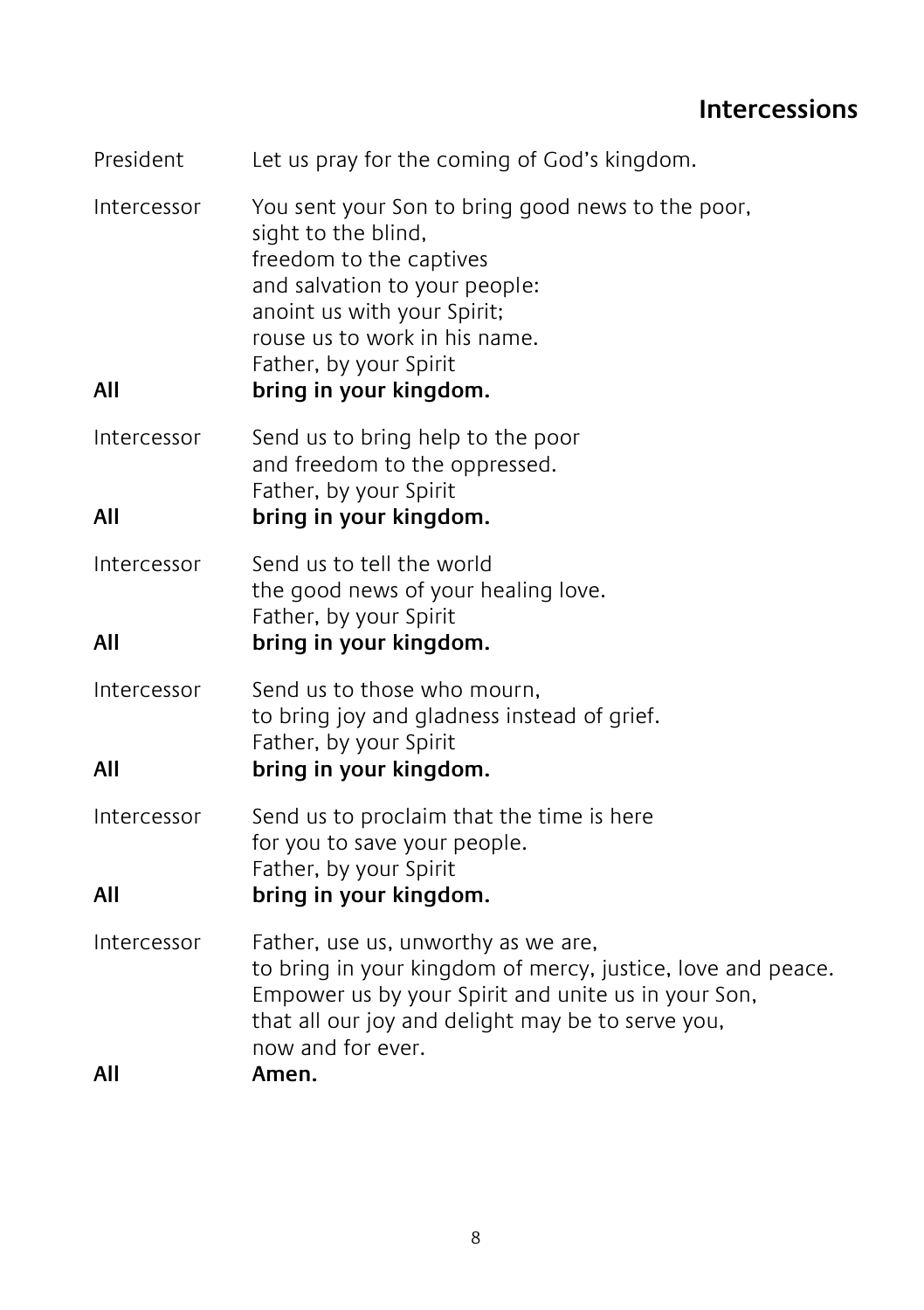# **Liturgy of the Sacrament**

#### **The Peace**

| President | Our Saviour Christ is the Prince of Peace.<br>Of the increase of his government and of peace<br>there shall be no end. | cf Isaiah 9.6.7 |
|-----------|------------------------------------------------------------------------------------------------------------------------|-----------------|
| All       | The peace of the Lord be always with you.<br>and also with you.                                                        |                 |
| President | Let us offer one another a sign of peace.                                                                              |                 |

#### **Preparation of the Altar**

#### **Taking of the Bread and Wine**

The Altar is prepared, and bread and wine are placed upon it.

|     | not gold, frankincense or myrrh,              |
|-----|-----------------------------------------------|
|     | but hearts and voices raised in praise        |
|     | of Jesus Christ, our light and our salvation. |
| All | Amen.                                         |

#### **The Eucharistic Prayer**

President The Lord be with you<br>All also with you **All And also with you.** President Lift up your hearts. **All We lift them to the Lord.** President Let us give thanks to the Lord our God. **All It is right to give thanks and praise.** President All honour and praise be yours always and everywhere, mighty creator, ever-living God, through Jesus Christ your only Son our Lord: for at this time we celebrate your glory made present in our midst.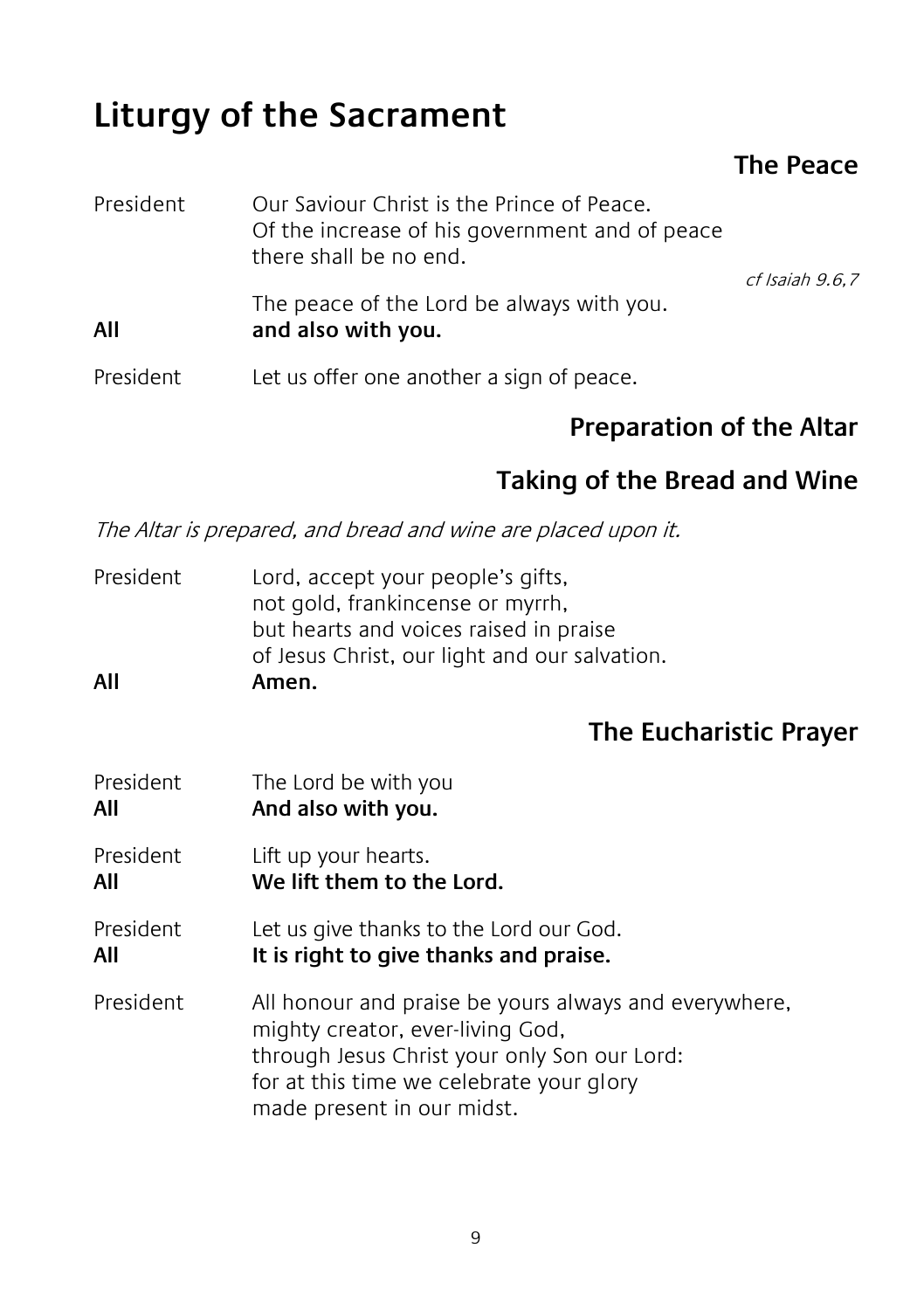|           | In the coming of the magi<br>the King of all the world was revealed to the nations.<br>In the waters of baptism<br>Jesus was revealed as the Christ,<br>the Saviour sent to redeem us.<br>In the water made wine<br>the new creation was revealed at the wedding feast.<br>Poverty was turned to riches, sorrow into joy.<br>Therefore with all the angels of heaven<br>we lift our voices to proclaim the glory of your name<br>and sing our joyful hymn of praise: |
|-----------|----------------------------------------------------------------------------------------------------------------------------------------------------------------------------------------------------------------------------------------------------------------------------------------------------------------------------------------------------------------------------------------------------------------------------------------------------------------------|
| All       | Holy, holy, holy Lord, God of power and might,<br>heaven and earth are full of your glory.<br>Hosanna in the highest.<br>Blessed is he who comes in the name of the Lord.<br>Hosanna in the highest.                                                                                                                                                                                                                                                                 |
| President | Lord, you are holy indeed, the source of all holiness;<br>grant that by the power of your Holy Spirit,<br>and according to your holy will,<br>these gifts of bread and wine<br>may be to us the body and blood of our Lord Jesus Christ;                                                                                                                                                                                                                             |
|           | who, in the same night that he was betrayed,<br>took bread and gave you thanks;<br>he broke it and gave it to his disciples, saying:<br>Take, eat; this is my body which is given for you;<br>do this in remembrance of me.                                                                                                                                                                                                                                          |
|           | In the same way, after supper<br>he took the cup and gave you thanks;<br>he gave it to them, saying:<br>Drink this, all of you;<br>this is my blood of the new covenant,<br>which is shed for you and for many for the forgiveness of sins.<br>Do this, as often as you drink it, in remembrance of me.                                                                                                                                                              |
|           | Great is the mystery of faith.<br>Christ has died:<br>Christ is risen:<br>Christ will come again.                                                                                                                                                                                                                                                                                                                                                                    |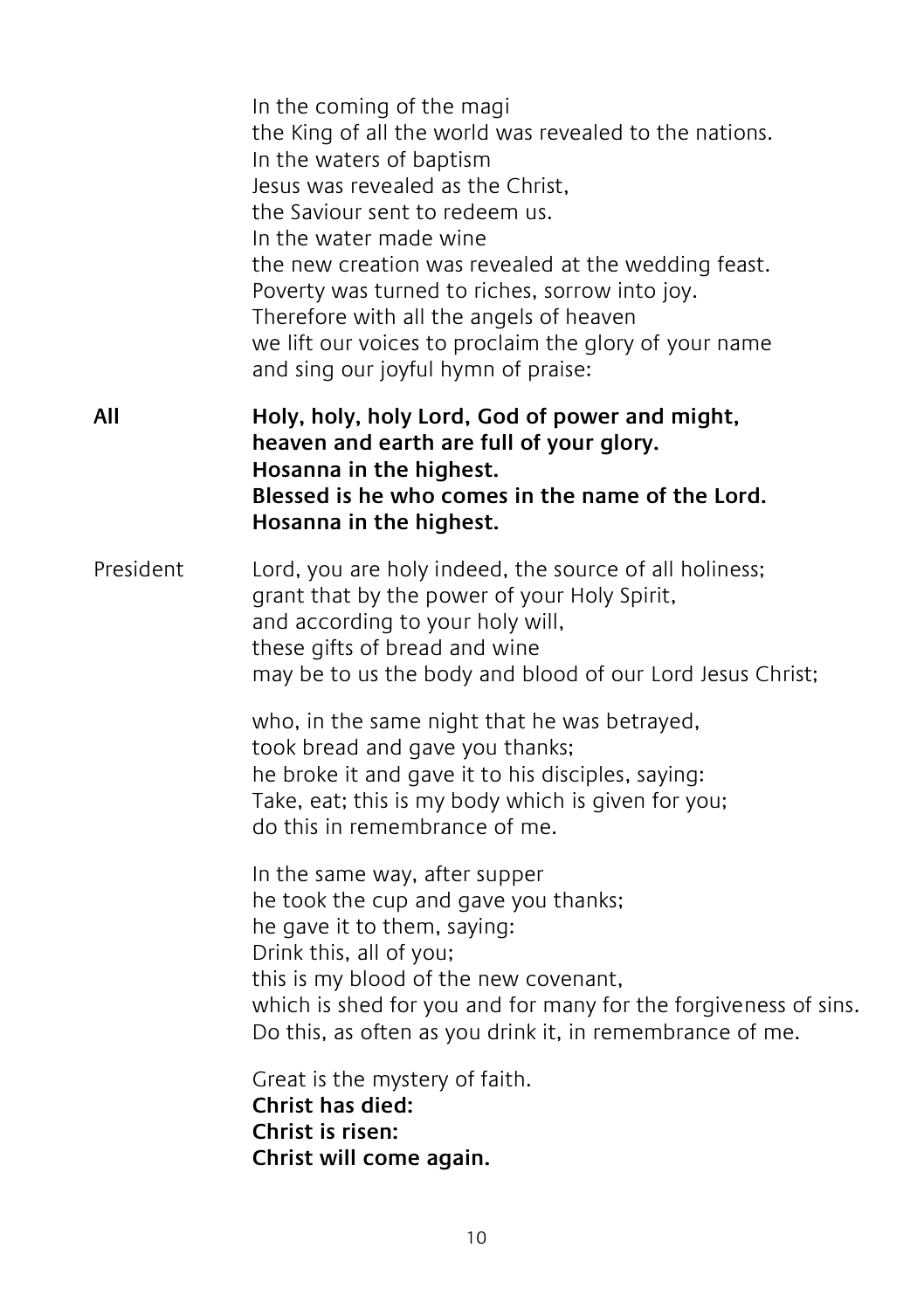|           | And so, Father, calling to mind his death on the cross,<br>his perfect sacrifice made once for the sins of the whole world;<br>rejoicing in his mighty resurrection and glorious ascension,<br>and looking for his coming in glory,<br>we celebrate this memorial of our redemption.<br>As we offer you this our sacrifice of praise and thanksgiving,<br>we bring before you this bread and this cup<br>and we thank you for counting us worthy<br>to stand in your presence and serve you. |
|-----------|----------------------------------------------------------------------------------------------------------------------------------------------------------------------------------------------------------------------------------------------------------------------------------------------------------------------------------------------------------------------------------------------------------------------------------------------------------------------------------------------|
|           | Send the Holy Spirit on your people<br>and gather into one in your kingdom<br>all who share this one bread and one cup,<br>so that we, in the company of the Blessed Virgin Mary,<br>St Peter, St Wilfrid and the all the saints,<br>may praise and glorify you for ever,<br>through Jesus Christ our Lord;                                                                                                                                                                                  |
| All       | by whom, and with whom, and in whom,<br>in the unity of the Holy Spirit,<br>all honour and glory be yours, almighty Father,<br>for ever and ever.<br>Amen.                                                                                                                                                                                                                                                                                                                                   |
|           | The Lord's Prayer                                                                                                                                                                                                                                                                                                                                                                                                                                                                            |
| President | Believing the promises of God,<br>let us pray with confidence as our Saviour has taught us.                                                                                                                                                                                                                                                                                                                                                                                                  |
| All       | Our Father.<br>who art in heaven,<br>hallowed be thy name;<br>thy kingdom come;<br>thy will be done;<br>on earth as it is in heaven.<br>Give us this day our daily bread.<br>And forgive us our trespasses,<br>as we forgive those who trespass against us.<br>And lead us not into temptation;<br>but deliver us from evil.<br>For thine is the kingdom,<br>the power and the glory,<br>for ever and ever. Amen.                                                                            |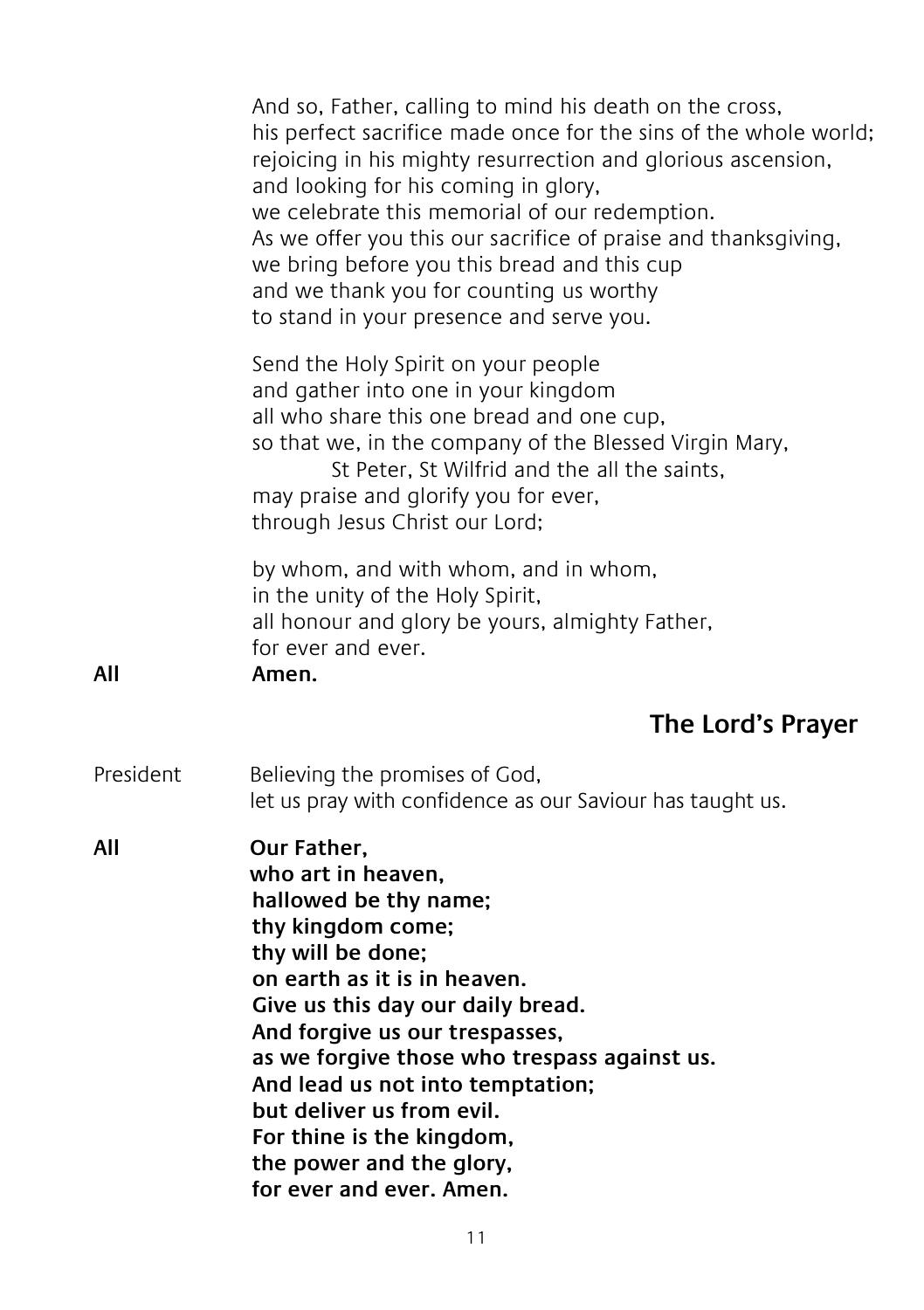#### **The Breaking of the Bread**

| President<br>All                                             | We break this bread<br>to share in the body of Christ.<br>Though we are many, we are one body,<br>because we all share in one bread. |
|--------------------------------------------------------------|--------------------------------------------------------------------------------------------------------------------------------------|
|                                                              | <b>Agnus Dei</b>                                                                                                                     |
| All                                                          | Lamb of God, you take away the sin of the world,<br>have mercy on us.                                                                |
|                                                              | Lamb of God, you take away the sin of the world,<br>have mercy on us.                                                                |
|                                                              | Lamb of God, you take away the sin of the world,<br>grant us peace.                                                                  |
|                                                              | The Giving of Communion                                                                                                              |
| President                                                    | Draw near with faith.<br>Receive the body of our Lord Jesus Christ<br>which he gave for you,                                         |
|                                                              | Eat in remembrance that he died for you,<br>and feed on him in your hearts<br>by faith with thanksgiving.                            |
| All                                                          | The Body of Christ keep you in eternal life<br>Amen.                                                                                 |
| Individuals at home may wish to pray this prayer themselves. |                                                                                                                                      |
|                                                              | Thanks be to you, Lord Jesus Christ,<br>for all the benefits you have given me,                                                      |

for all the pains and insults you have borne for me.

Since I cannot now receive you sacramentally,

I ask you to come spiritually into my heart.

O most merciful redeemer, friend and brother,

may I know you more clearly,

love you more dearly,

and follow you more nearly, day by day.

Amen.

after the Prayer of St Richard of Chichester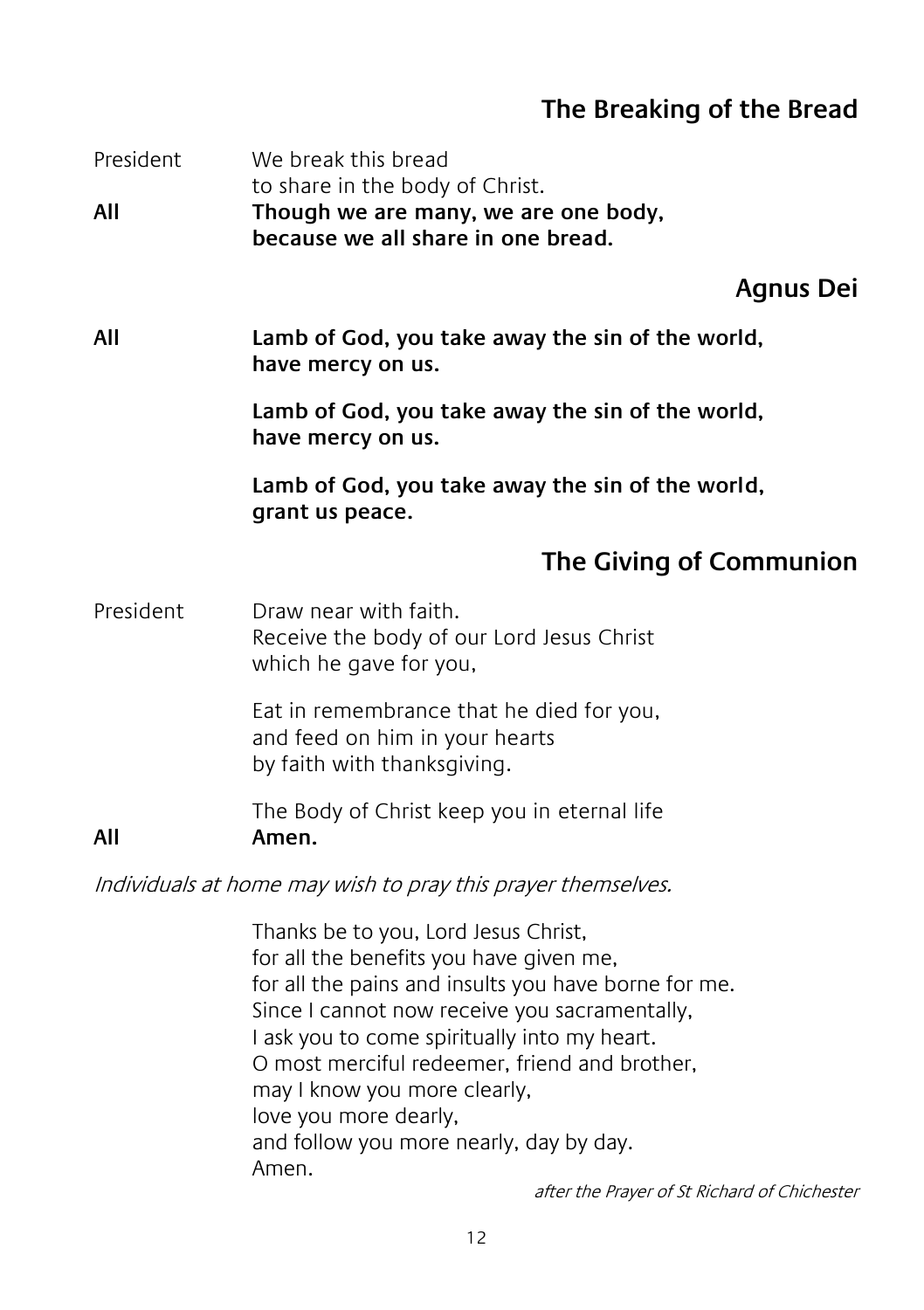#### **Prayer after Communion**

| President | God of glory, you nourish us with your Word<br>who is the bread of life:<br>fill us with your Holy Spirit<br>that through us the light of your glory<br>may shine in all the world.<br>We ask this in the name of Jesus Christ our Lord. |
|-----------|------------------------------------------------------------------------------------------------------------------------------------------------------------------------------------------------------------------------------------------|
| All       | Amen.                                                                                                                                                                                                                                    |

#### **Notices**

Notices may be given.

## **The Dismissal**

| President        | May God the Father,<br>who led the wise men by the shining of a star<br>to find the Christ, the Light from light,<br>lead you also in your pilgrimage to find the Lord.<br>and the blessing of God the Father, the Son, and the Holy Spirit<br>be among you and remain with you now and always. |
|------------------|-------------------------------------------------------------------------------------------------------------------------------------------------------------------------------------------------------------------------------------------------------------------------------------------------|
| All              | Amen.                                                                                                                                                                                                                                                                                           |
| President<br>All | Go in peace to love and serve the Lord.<br>In the name of Christ. Amen.                                                                                                                                                                                                                         |

#### **Organ Voluntary**

Fugue in B minor (BWV 544)

J S Bach 1685-1750